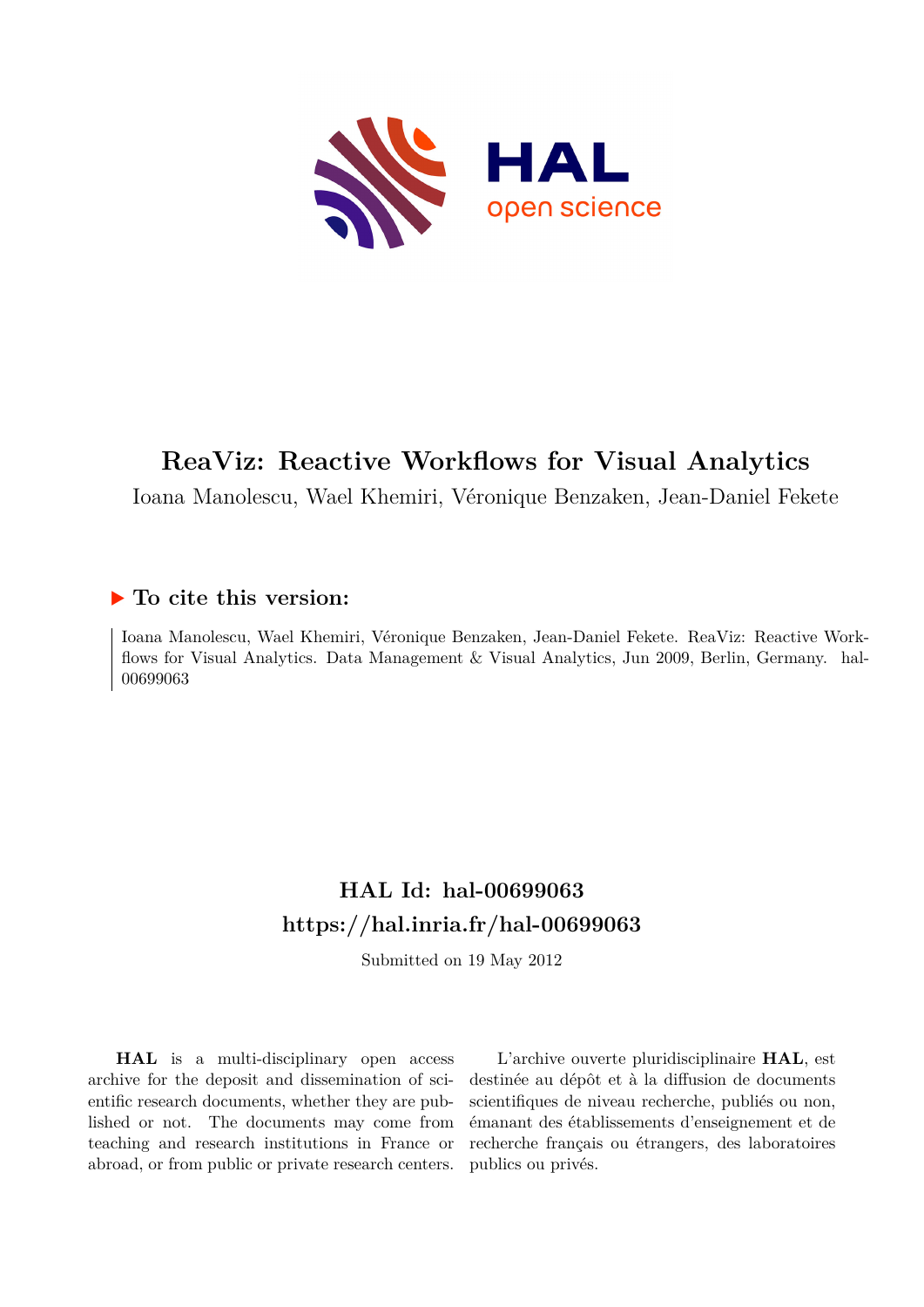### Reactive Workflows for Visual Analytics

Ioana Manolescu<sup>1</sup> and Wael Khemiri<sup>2</sup> and Véronique Benzaken<sup>2</sup> and Jean-Daniel Fekete<sup>1</sup>

<sup>1</sup> INRIA, France, <sup>2</sup> Univ. Paris-Sud, France

An important class of visual analytics applications has to deal with *dynamic data*, which is continuously updated (e.g. by receiving new additions) *while* the analysis process is running. For instance, a visual analysis of Wikipedia articles, based on a live feed of Wikipedia data. The analysis has to gracefully adjust to the updates; stopping the process and triggering a total re-computation is not acceptable.

We have designed ReaViz, a *reactive workflow platform*, conceived and deployed in close connection with a database of application and workflow-related data. ReaViz enables the declarative specification of data-driven workflows, enforcing a clean separation between the process data, the process structure, and the user interaction which may or may not involve visualization. A distinguishing feature of ReaViz is the possibility provided to the process designer to specify *reactive behavior* in the event of data changes to one or several of the data collections involved in a process. Thus, ReaViz aims at enabling the easy, elegant specification of visual analytics applications where data dynamics is an important aspect.

#### 1. Related works

Research in data visualization has produced several interactive platforms for data visualization [?]. Such platforms focus on the interaction between the human expert and a data set consisting of a completely known set of values, but they do not facilitate the inclusion of data analysis programs on the data.

In parallel, significant research and development efforts have been spent establishing models [?, ?, ?] and platforms for workflow specification and deployment. In recent years, moreover, *scientific workflow* platforms have received significant attention [?]. Such platforms are based on sligthly different premises than regular (business-oriented) workflows. Most notably, scientific workflows incorporate data analysis programs (or scientific computations more generally) as a native ingredient, and are meant to be specified by scientists, their end users. This contrats with business workflows, typically specified by some business analysts and en-



Figure 1: *ReaViz data model.*

acted by actors which do not need to have a global view of the process.

Scientific workflows have enabled the development of numerous applications. Thus, one could attempt to implement visual analytics applications as instances of scientific processes. However, the platforms we have surveyed have several shortcomings. First, the relationship between the data and the process specification is not well formalized. Second they are not easily extended to handle dynamic data sources, while preserving clear semantics.

#### 2. A model and tool for reactive processes

#### 2.1. Data model

The data model of a ReaViz application is a set of relations, which can be classified as belonging to three categories. *Application-dependent* relations model the data used by the specific visualization/analysis application. Separately, a set of *workflow-related* relations are used to capture the definition and instances of workflows. Finally, *visualizationrelated* relations capture the information items required by